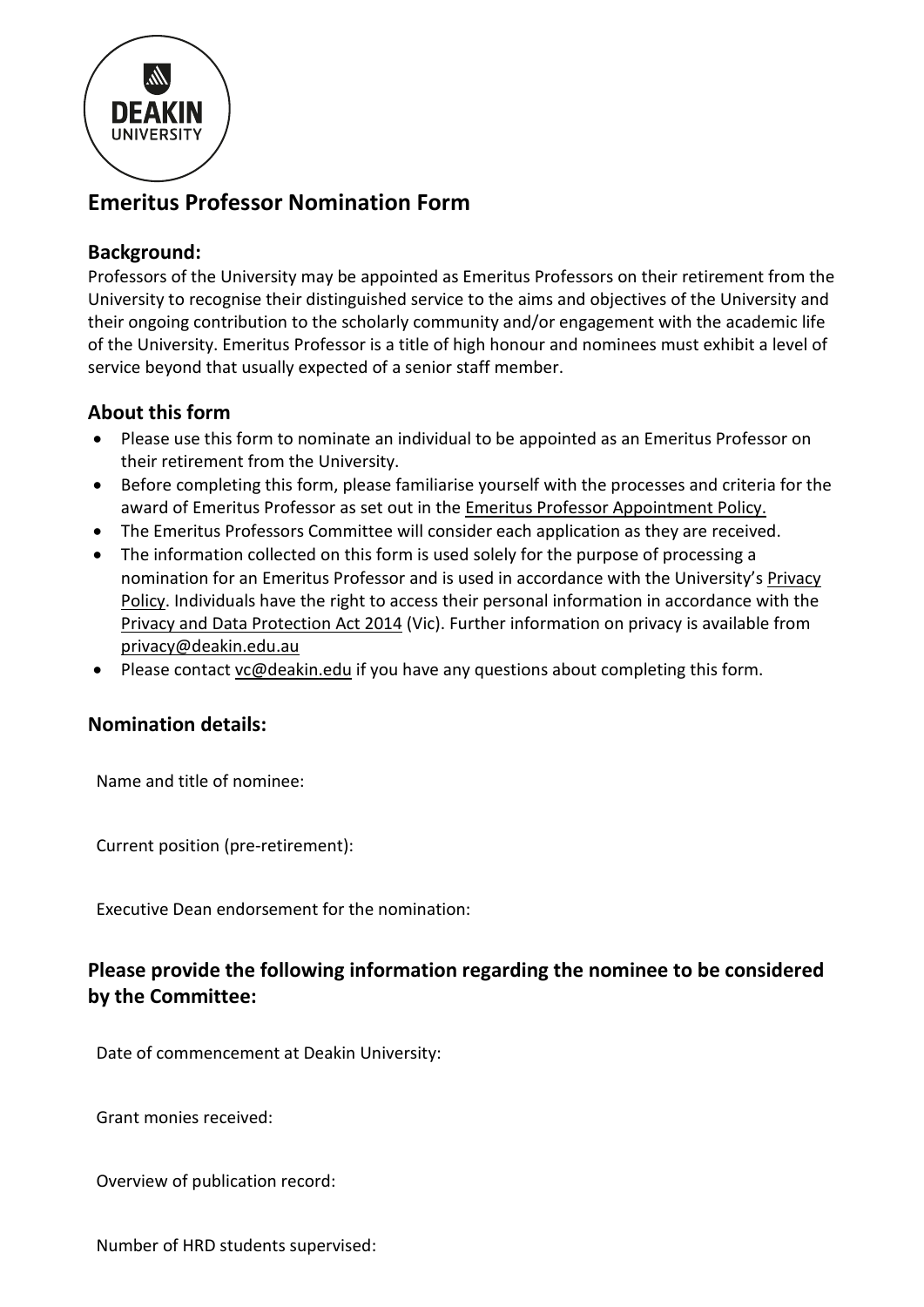#### **Nominee's service to the University:**

#### **Please articulate the nominee's distinction of service to the University, referencing their intellectual and scholarly contribution to their field (300 words):**

(for consideration: University positions held, grant monies received, teaching or research impact to the University, partnerships with external organisations that improved the reputation or impact of the University's research and teaching programs)

#### **Nominee's service to their discipline:**

**Please articulate the nominee's standing in and contribution to their discipline (300 words):** (for consideration: publication record, membership of professional societies, details of fellowships or elected positions held, participation as a reviewer or journal editor, membership of external advisory / review boards, awards or accolades).